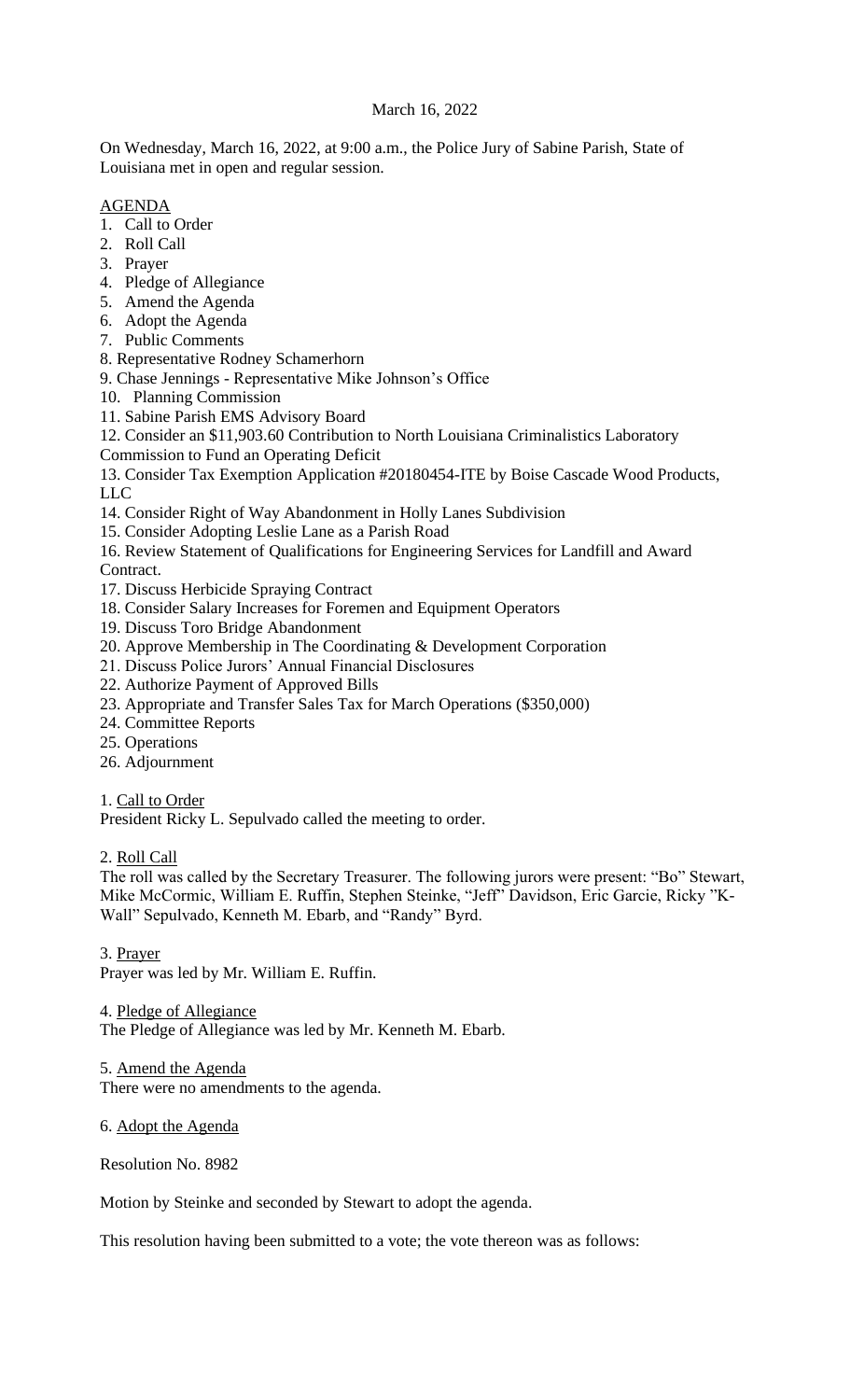Yeas: 9 - Stewart, McCormic, Ruffin, Steinke, Davidson, Garcie, Sepulvado, Ebarb, and Byrd

Nays: 0

Abstain: 0

Absent: 0

## 7. Public Comments

Police Jury President, Ricky L. Sepulvado, allowed a period of public comment on any item on the agenda. Mr. Sepulvado advised everyone that they would be allowed to comment later during the meeting on particular agenda items, if they desire. There were no public comments at this time.

# 8. Representative Rodney Schamerhorn

State Representative Rodney Schamerhorn was not in attendance.

# 9. Chase Jennings - Representative Mike Johnson's Office

Mr. Chase Jennings, a member of Representative Mike Johnson's staff, briefly described benefits and services provided by Representative Mike Johnson's office.

### 10. Planning Commission

No member of the Sabine Parish Planning Commission was in attendance.

# 11. Sabine Parish EMS Advisory Board

Mr. Ebarb reported that the Sabine Parish EMS Advisory Board recently held a meeting and reviewed it's establishing ordinance. They would like the Police Jury to amend the ordinance primarily because it did not include the Town of Many.

The Secretary Treasurer was instructed to review the enabling ordinance, incorporate the desired changes, and present a proposed draft ordinance to the full jury for their consideration at the next regular meeting. Police Jurors McCormic, Davidson, Ebarb and Byrd were assigned to review the ordinance and assist in its completion.

Mr. Ebarb also informed the Police Jury that one of the commissioners did not meet the criteria to be on the Board.

Mr. Cory Clifton addressed the Jury and provided some background information about himself.

Resolution No. 8983

Motion by McCormic and seconded by Stewart to appoint Mr. Cory Clifton to replace Ms. Gretchen Wilkerson as the representative of the Sabine Medical Center on the Sabine Parish EMS Advisory Board.

This resolution having been submitted to a vote; the vote thereon was as follows:

Yeas: 9 - Stewart, McCormic, Ruffin, Steinke, Davidson, Garcie, Sepulvado, Ebarb, and Byrd

Nays: 0

Abstain: 0

Absent: 0

### 12. Consider an \$11,903.60 Contribution to North Louisiana Criminalistics Laboratory Commission to Fund an Operating Deficit

The Honorable Don Burkett, District Attorney of the 11<sup>th</sup> Judicial District and Chairman of the North Louisiana Criminalistics Laboratory Commission met with the Finance Committee on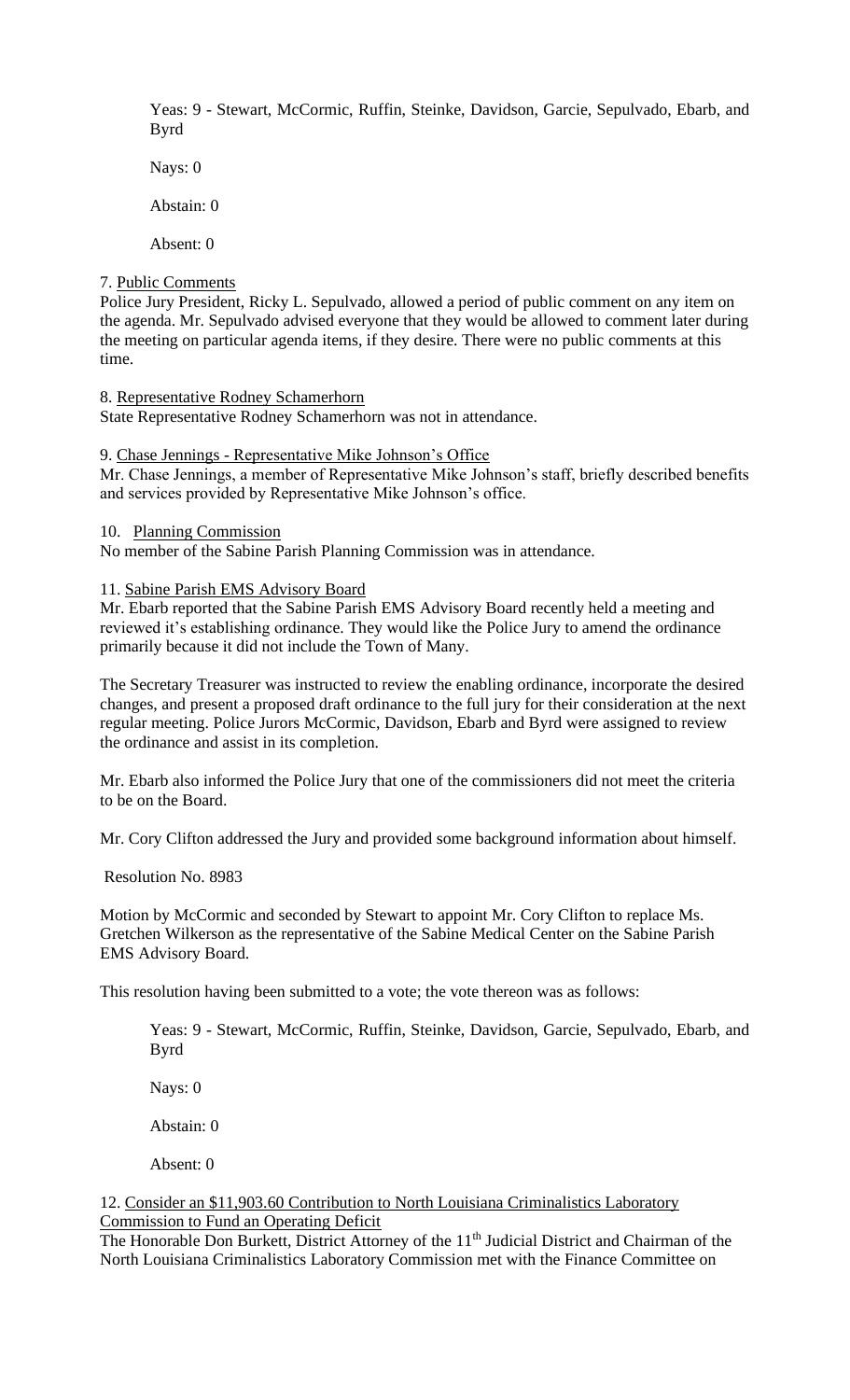March 14, 2022, and discussed the work performed by the Laboratory Commission and the causes of the current operating deficit.

Louisiana Revised Statute  $40:2264(A)$  (4) states that the governing authorities from each of the twenty-nine parishes served by the Laboratory Commission may pay from their general fund the pro-rata share of the amount necessary to eliminate the deficit based upon the ratio which the assessed valuation of property in that parish bears to the total assessed valuations of property in all parishes. Sabine Parish's pro-rata share is \$11,903.60.

The Finance Committee has considered Mr. Burkett's request and recommends that the Police Jury contribute the requested amount to the North Louisiana Criminalistics Laboratory Commission.

Resolution No. 8984

Motion by McCormic and seconded by Ruffin to contribute to the North Louisiana Criminalistics Laboratory Commission Sabine Parish's pro-rata share of the Commission's operating deficit (\$11,903.60) as allowed by LA-R.S. 40:2264(A) (4).

This resolution having been submitted to a vote; the vote thereon was as follows:

Yeas: 8 - McCormic, Ruffin, Steinke, Davidson, Garcie, Sepulvado, Ebarb, and Byrd

Nays: 1 - Stewart

Abstain: 0

Absent: 0

13. Consider Tax Exemption Application #20180454-ITE by Boise Cascade Wood Products, LLC

The Sabine Parish Police Jury is in receipt of a Tax Exemption Application by Boise Cascade Wood Products LLC (Application #20180454-ITE). The application is for modernization of the Log Utilization Center located in Florien, Louisiana. Estimated costs of the plant modernization is \$27,184,077. The application has been approved by the Louisiana Economic Development. Sabine Parish may approve or deny the application.

Resolution No. 8985

Motion by Stewart and seconded by McCormic to send a copy of the agenda for today's meeting to the Louisiana Department of Economic Development and request an additional thirty days to take action on the Tax Exemption Application by Boise Cascade Wood Products LLC (Application #20180454-ITE).

This resolution having been submitted to a vote; the vote thereon was as follows:

Yeas: 9 - Stewart, McCormic, Ruffin, Steinke, Davidson, Garcie, Sepulvado, Ebarb, and Byrd

Nays: 0

Abstain: 0

Absent: 0

Resolution No. 8986

Motion by Ebarb and seconded by Byrd to refer the Tax Exemption Application by Boise Cascade Wood Products LLC (Application #20180454-ITE) to the Finance Committee for review and for them to make a recommendation of action to be taken by the Police Jury.

This resolution having been submitted to a vote; the vote thereon was as follows: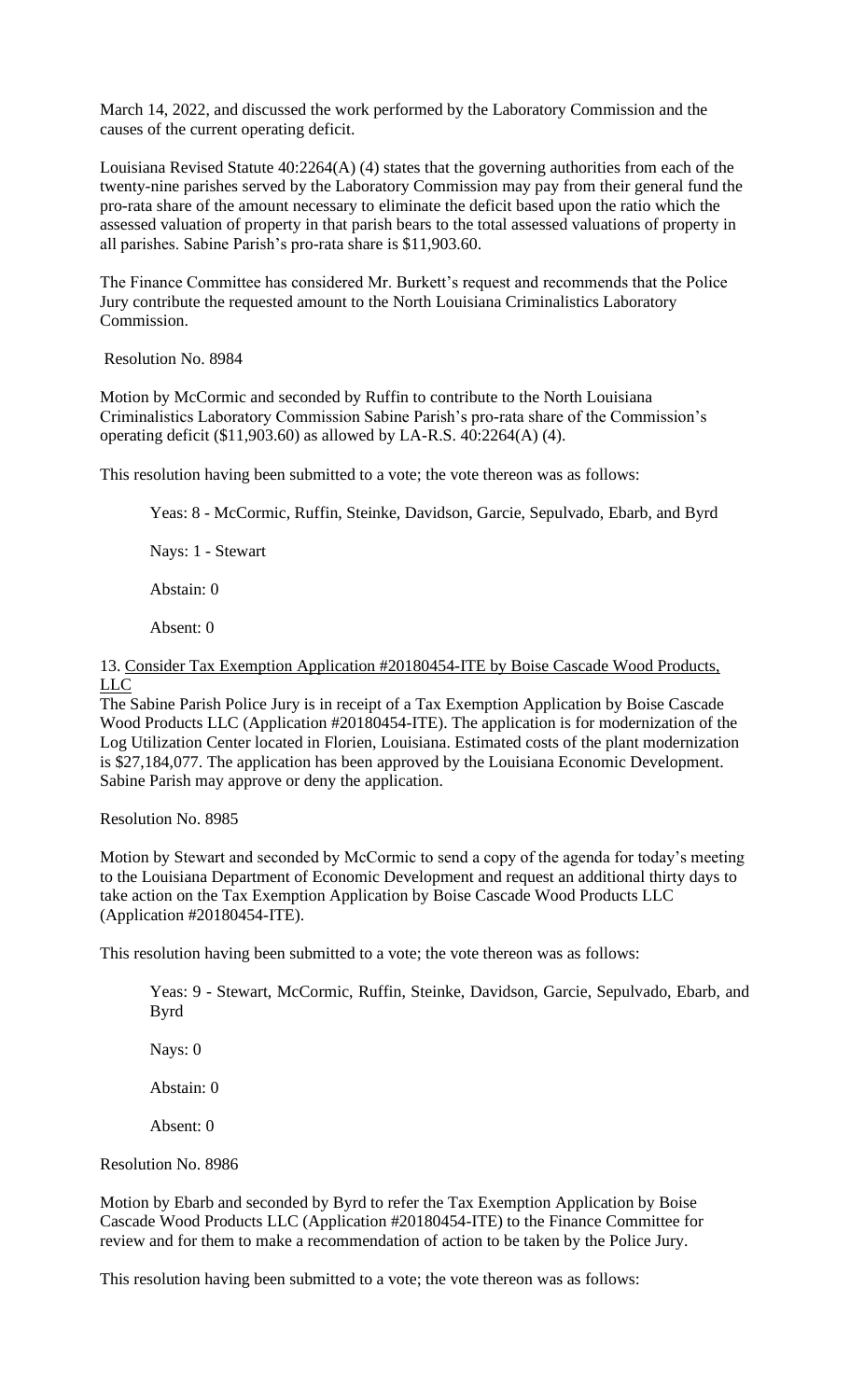Yeas: 9 - Stewart, McCormic, Ruffin, Steinke, Davidson, Garcie, Sepulvado, Ebarb, and Byrd

Nays: 0

Abstain: 0

Absent: 0

14. Consider Right of Way Abandonment in Holly Lanes Subdivision Road Superintendent Bobby Hughes reported that the Police Jury had received a request from a resident to abandon a portion of Sumac/Beech Street. The subdivision plat and dedication to public use included plans for a road that had never been constructed.

Resolution No. 8987

Motion by Garcie and seconded by Davidson:

WHEREAS, Holly Lanes Subdivision plat was recorded in the Sabine Parish Clerk of Courts records, Instrument Number 204266, Plat Cabinet 1, Jacket 91 on March 18, 1969. "The streets are hereby dedicated to Public Use" and signed by A. A. Dewitt and Evans Calvert is included on the plat. The Restrictions for Holly Lanes Subdivision as filed Instrument Number 204267 or as Amended by Instrument Numbers 208476 or 221205 does not include any additional information on the Streets as dedicated by the Holly Lanes Subdivision Plat. The Holly Lane Subdivision being in compliance with LA RS 33:5051 was accepted by the Sabine Parish Police Jury in an open and regular meeting.

WHEREAS, Brenda Truxillo, ETAL, 4627 Tartan Dr., Baton Rouge, Louisiana, 70816 did purchase Lot 4 Holly Lane Subdivision, via Instrument Number 481450, as filed with the Sabine Parish Clerk of Court on November 15, 2021, Book 84, Page 851.

WHEREAS, Patrick and Virginia Stokes, P.O. Box 80303, Lafayette, Louisiana, 70598, did purchase Lot 5 Holly Lanes Subdivision, via Instrument Number 465974, as filed with the Sabine Parish Clerk of Court on July 23, 2018, Book 789, Page 229.

WHEREAS, Ms. Truxillo and ETAL and Mr. and Mrs. Stokes desires that the portion of the dedicated street shown on the Holly Lanes Subdivision plat as Beech Street between Lots 4 and 5 be abandoned. The portion of the street to abandon extends from the West boundary of Horseshoe Circle and extends the entire length of the South side of Lot 4 a distance of 199.7 feet and North side of Lot 5 a distance of 193.3, being 40' wide. The Beech Street name was changed to Sumac.

NOW THEREFORE BE IT RESOLVED that the portion of Sumac/Beech Street between Lots 4 and 5 of Holly Lanes Subdivision no longer serves a public purpose and has not served a public purpose for many years, and

BE IT FURTHER RESOLVED that the above referenced portion of Sumac/Beech Street is formally abandoned (abandonment excludes any road beyond the limits of the South Line of Lot 4 and North Line of Lot 5); abandonment applicable whether originally dedicated under either a formal dedication or tacit dedication, whichever may apply, and

BE IT FURTHER RESOLVED that the abandoned portion of Sumac/Beech Street referenced above all become the property of the adjacent landowners, the North 20 feet adjacent to the South Line of Lot 4, to Brenda Truxillo, ETAL and the South 20 feet along the North line adjacent to Lot 5, become the property of Mr. and Mrs. Stokes, split evenly as shown on the Holly Lanes Subdivision, Instrument Number 204266, Sabine Parish Clerk of Courts records.

This resolution having been submitted to a vote; the vote thereon was as follows:

Yeas: 9 - Stewart, McCormic, Ruffin, Steinke, Davidson, Garcie, Sepulvado, Ebarb, and Byrd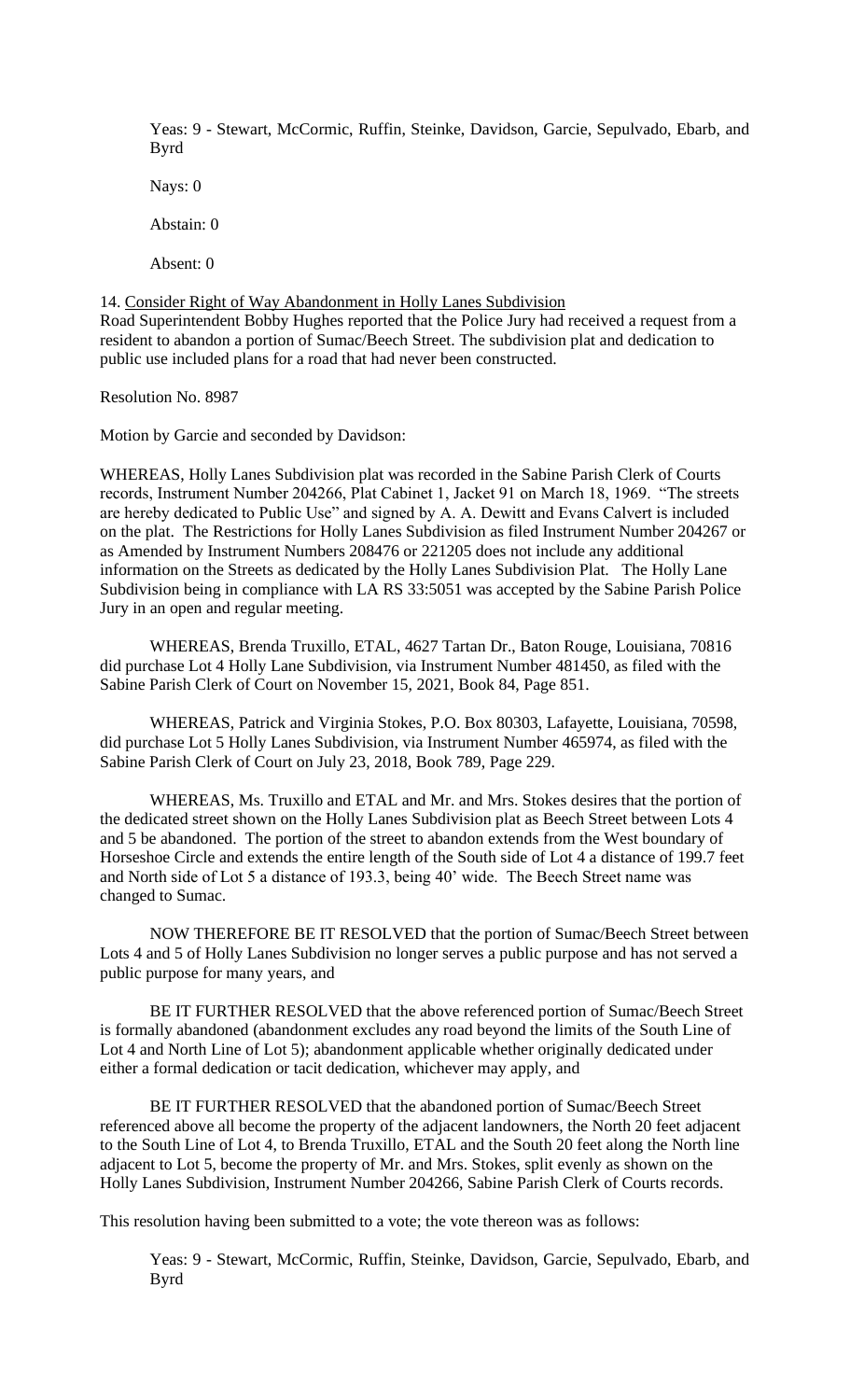Nays: 0 Abstain: 0

Absent: 0

15. Consider Adopting Leslie Lane as a Parish Road

Resolution No. 8988

Motion by Garcie and seconded by Davidson to adopt Leslie Lane, located in Ward 5 (Road District 15), into the parish road system.

This resolution having been submitted to a vote; the vote thereon was as follows:

Yeas: 9 - Stewart, McCormic, Ruffin, Steinke, Davidson, Garcie, Sepulvado, Ebarb, and Byrd

Nays: 0

Abstain: 0

Absent: 0

16. Review Statement of Qualifications for Engineering Services for Landfill and Award Contract.

The Sabine Parish Police Jury accepted written Statements of Qualifications to perform engineering services associated with the maintenance and operation of a solid waste landfill until 10:00 a.m. on February 25, 2022. The Jury received three (3) Statements of Qualifications.

On March 8, 2022, the Solid Waste Committee met and reviewed the Statements of Qualifications. The Solid Waste Committee recommended accepting Mader Engineering for a one-year contract with both parties having the right to terminate the agreement with sixty days written notice and authorizing the President to execute the agreement on behalf of the Parish.

Resolution No. 8989

Motion by Ruffin and seconded by McCormic to accept Mader Engineering for a one-year contract to provide engineering services associated with the maintenance and operation of a solid waste landfill with both parties having the right to terminate the agreement with sixty days written notice and to authorize the president to execute the agreement on behalf of the Parish.

This resolution having been submitted to a vote; the vote thereon was as follows:

Yeas: 9 - Stewart, McCormic, Ruffin, Steinke, Davidson, Garcie, Sepulvado, Ebarb, and Byrd

Nays: 0

Abstain: 0

Absent: 0

### 17. Discuss Herbicide Spraying Contract

The Police Jury has advertised for bids for the 2022 Roadside Vegetation Herbicide Program until 10:00 a.m. on April 6, 2022. At this time the sealed bids will be opened and read aloud. Subsequently, the bids will be reviewed and a contract for the services will be issued.

18. Consider Salary Increases for Foremen and Equipment Operators

On March 14, 2022, the Finance Committee met and reviewed proposed salary increases for Road Department foremen and equipment operators. It is proposed that the base salary for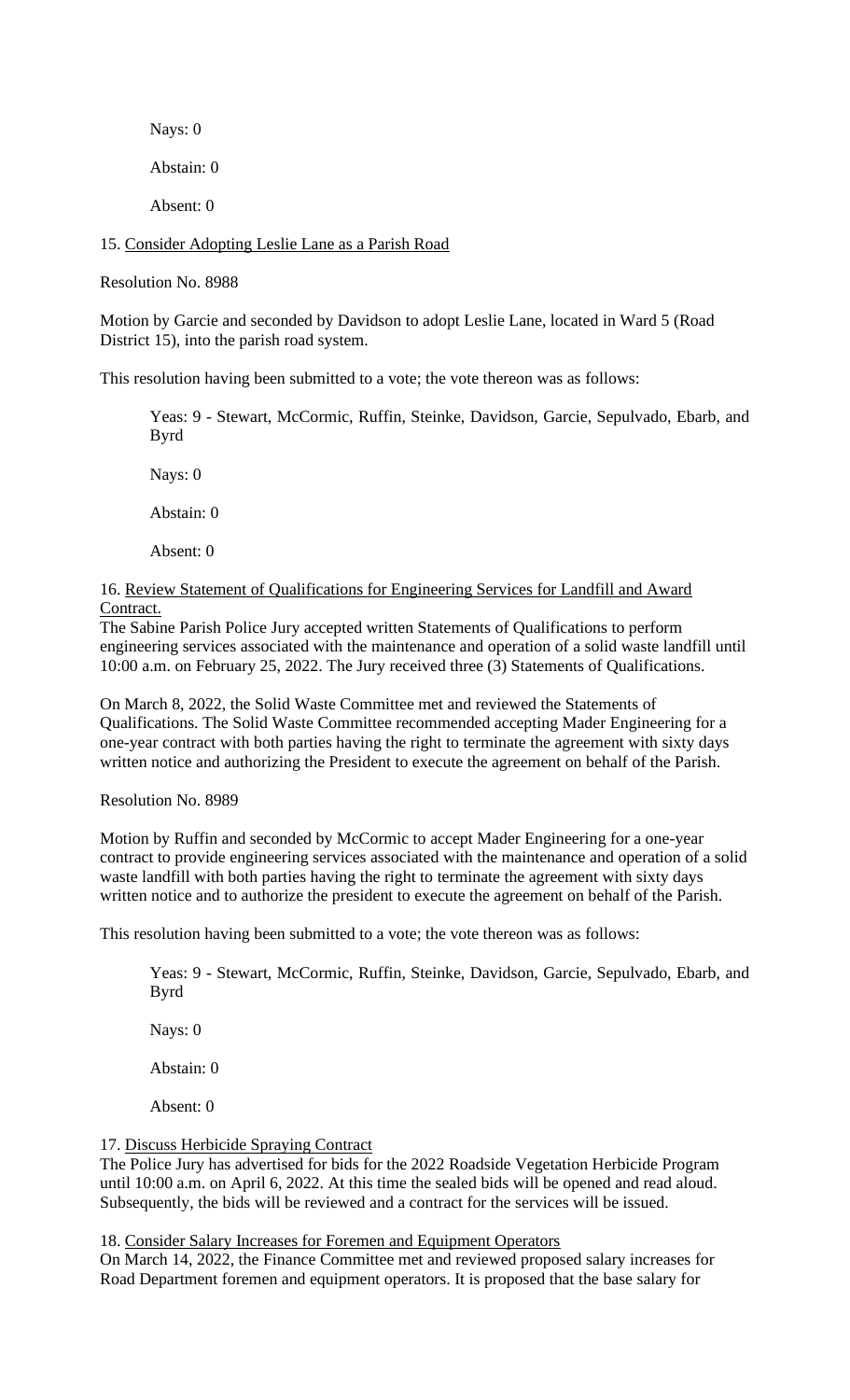foremen be increased to \$18.00 per hour with skilled equipment operators receiving a base salary of \$16.00 per hour and unskilled (less than one year experience) receiving \$14.00 per hour.

Mr. Ruffin, Chairman of the Finance Committee, reported that the Finance Committee recommends that the Jury approve all the proposed raises to become effective April 1, 2022.

Resolution No. 8990

Motion by Ruffin seconded by McCormic:

WHEREAS, the Sabine Parish Police Jury desires to increase the rate of pay for road foremen and equipment operators, and

WHEREAS, the Finance Committee has reviewed proposed salary increases and recommends that they be accepted.

NOW THEREFORE BE IT RESOLVED that the base salary for foremen be increased to \$18.00 per hour, that the base salary for skilled equipment operators be increased to \$16.00 per hour, and that the base salary for unskilled equipment operators (operators with less than one year experience) be established at \$14.00 per hour, and

BE IT FURTHER RESOLVED that the individual employees STEP rate be applied to the base salary to determine the current rate of pay, and

BE IT FURTHER RESOLVED that the said salary increases shall become effective on April 1, 2022.

This resolution having been submitted to a vote; the vote thereon was as follows:

Yeas: 9 - Stewart, McCormic, Ruffin, Steinke, Davidson, Garcie, Sepulvado, Ebarb, and Byrd

Nays: 0

Abstain: 0

Absent: 0

#### 19. Discuss Toro Bridge Abandonment

State Representative Rodney Schamerhorn is continuing to search for funds to repair or replace the bridge over Toro Creek. President Sepulvado reminded the Jury that there is currently a possibility of getting the bridge dismantled at little or no cost to the Parish. He expressed his concern that this option might be lost if the Jury does not act in a timely manner.

Resolution No. 8991

Motion by Steinke and seconded by Davidson to abandon the Toro Creek Bridge located in Ward 1, (Road District 18).

This resolution having been submitted to a vote; the vote thereon was as follows:

Yeas: 5 - Steinke, Davidson, Sepulvado, Ebarb, and Byrd

Nays: 4 - Stewart, McCormic, Ruffin, and Garcie

Abstain: 0

Absent: 0

Mr. Ruffin expressed concern that once the Police Jury abandons the bridge there will be no opportunity to obtain outside financing for repairs to or replacement of the bridge.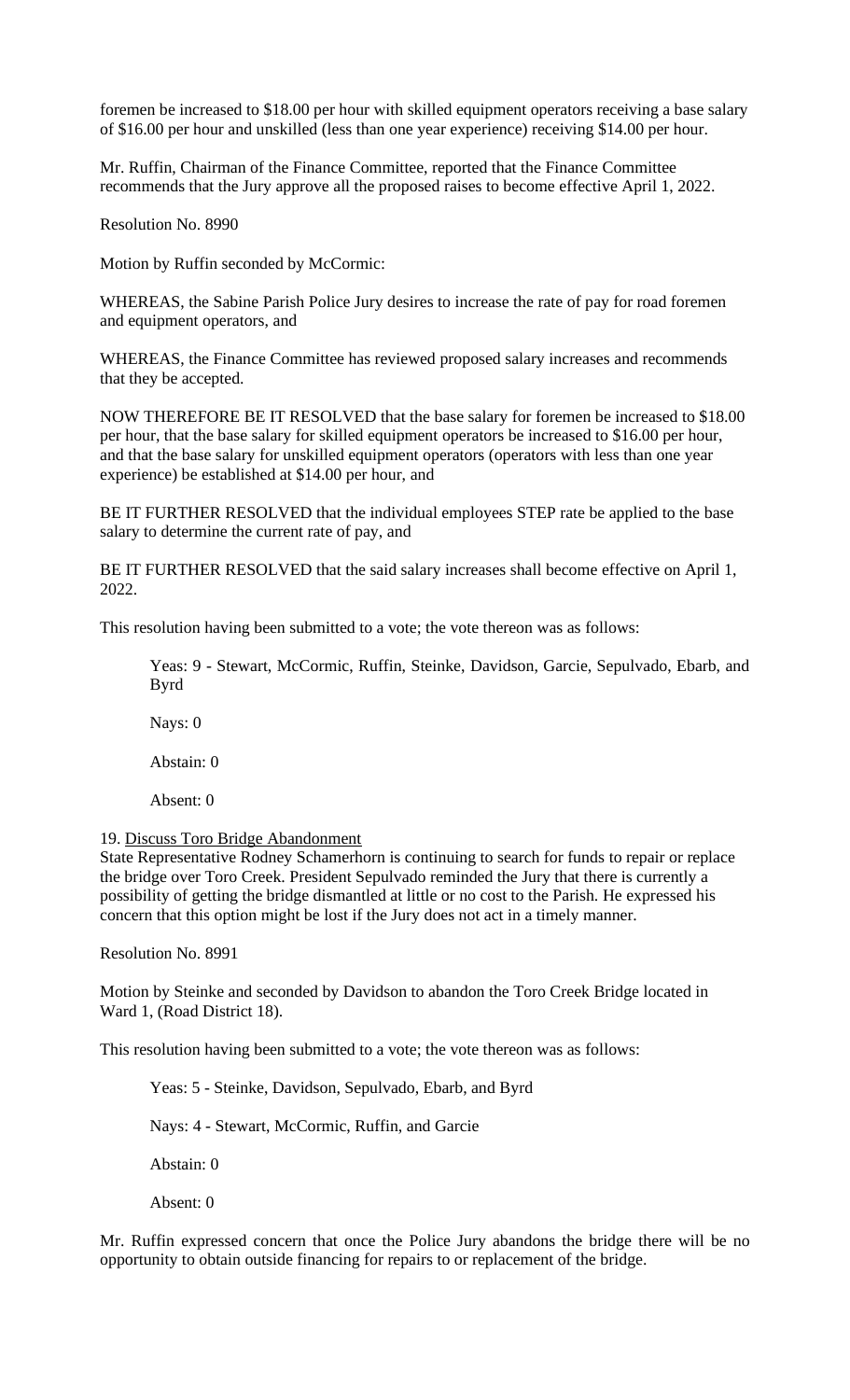Resolution No. 8992

Motion by Davidson and seconded by Byrd to rescind Resolution No. 8991 abandoning the Toro Creek Bridge located in Ward 1, (Road District 18).

This resolution having been submitted to a vote; the vote thereon was as follows:

Yeas: 7 - Stewart, McCormic, Ruffin, Davidson, Garcie, Sepulvado, and Byrd

Nays: 2 - Steinke and Ebarb

Abstain: 0

Absent: 0

Resolution No. 8993

Motion by McCormic and seconded by Byrd to table consideration of the possible abandonment of the Toro Creek Bridge located in Ward 1, (Road District 18) until the regularly scheduled Police Jury meeting on April 20, 2022.

This resolution having been submitted to a vote; the vote thereon was as follows:

Yeas: 8 - Stewart, McCormic, Ruffin, Davidson, Garcie, Ebarb, Sepulvado, and Byrd

Nays: 1 - Steinke

Abstain: 0

Absent: 0

20. Approve Membership in The Coordinating & Development Corporation The Sabine Parish Police Jury has received a statement requesting the payment of 2022 annual membership dues for The Coordinating & Development Corporation in the amount of \$9,220.00.

Resolution No. 8994

Motion by Ruffin and seconded by McCormic to approve and authorize parish membership in The Coordinating & Development Corporation, payment of the 2022 annual membership dues in the amount of \$9,220.00, and to authorize the President to execute any necessary documents.

This resolution having been submitted to a vote; the vote thereon was as follows:

Yeas: 9 - Stewart, McCormic, Ruffin, Steinke, Davidson, Garcie, Sepulvado, Ebarb, and Byrd

Nays: 0

Abstain: 0

Absent: 0

21. Discuss Police Jurors' Annual Financial Disclosures President Ricky L. Sepulvado reminded the Police Jurors that their financial disclosures are due May 15, 2022.

#### 22. Authorize Payment of Approved Bills

Resolution No. 8995

Motion by Ruffin and seconded by Stewart to pay the approved bills.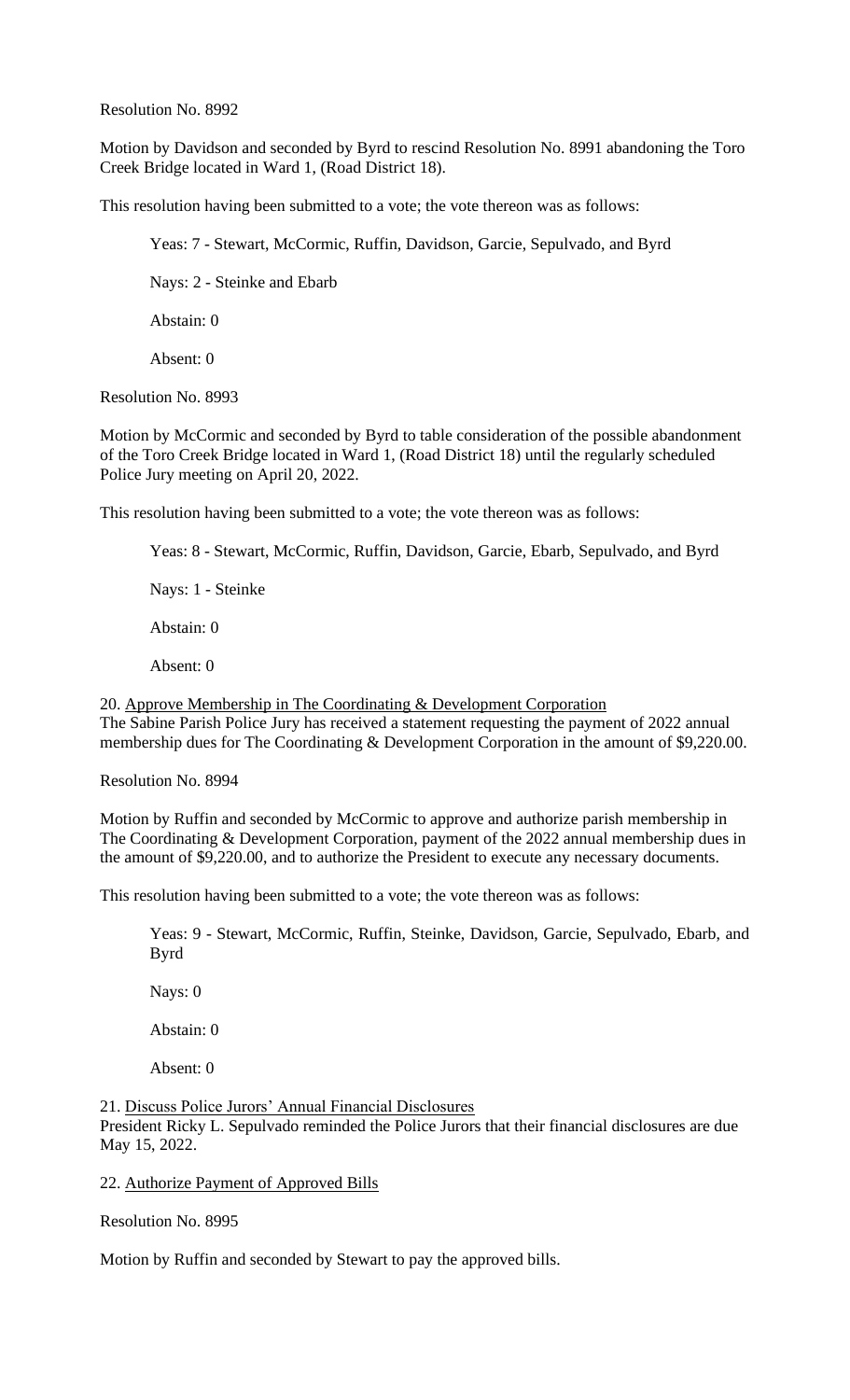This resolution having been submitted to a vote; the vote thereon was as follows:

Yeas: 9 - Stewart, McCormic, Ruffin, Steinke, Davidson, Garcie, Sepulvado, Ebarb, and Byrd

Nays: 0

Abstain: 0

Absent: 0

23. Appropriate and Transfer Sales Tax for March Operations (\$350,000)

Resolution No. 8996

Motion by Ruffin and seconded by Stewart to appropriate and transfer \$350,000.00 from the Sales Tax Fund to the Parish-wide Transportation Fund for March 2022 operations.

This resolution having been submitted to a vote; the vote thereon was as follows:

Yeas: 9 - Stewart, McCormic, Ruffin, Steinke, Davidson, Garcie, Sepulvado, Ebarb, and Byrd

Nays: 0

Abstain: 0

Absent: 0

24. Committee Reports

Finance Committee:

Mr. McCormic reported that the Finance Committee plans to meet to review the salaries of employees who have not recently received salary increases.

### Solid Waste Committee:

President Sepulvado discussed the problem of out-of-state household garbage being brought to Police Jury compactor sites. He suggested issuing a permit to allow out-of-state residents to dump at Sabine Parish sites. The permit would be an annual permit with an annual fee of \$150.00.

Resolution No. 8997

Motion by Davidson and seconded by Steinke:

WHEREAS, a large volume of out-of-state household garbage is being dumped at Sabine Parish compactor sites, and

WHEREAS, prior efforts to curtail said dumping have not been successful

NOW THEREFORE BE IT RESOLVED that the Police Jury hereby authorizes the issuance of annual permits to allow out-of-state residents (except commercial entities) to legally dump household garbage at compactor sites.

BE IT FURTHER RESOLVED that the annual fee of an out-of-state household garbage permit shall be \$150.00.

BE IT FURTHER RESOLVED that said permit shall be prominently displayed on the customer's vehicle.

This resolution having been submitted to a vote; the vote thereon was as follows: